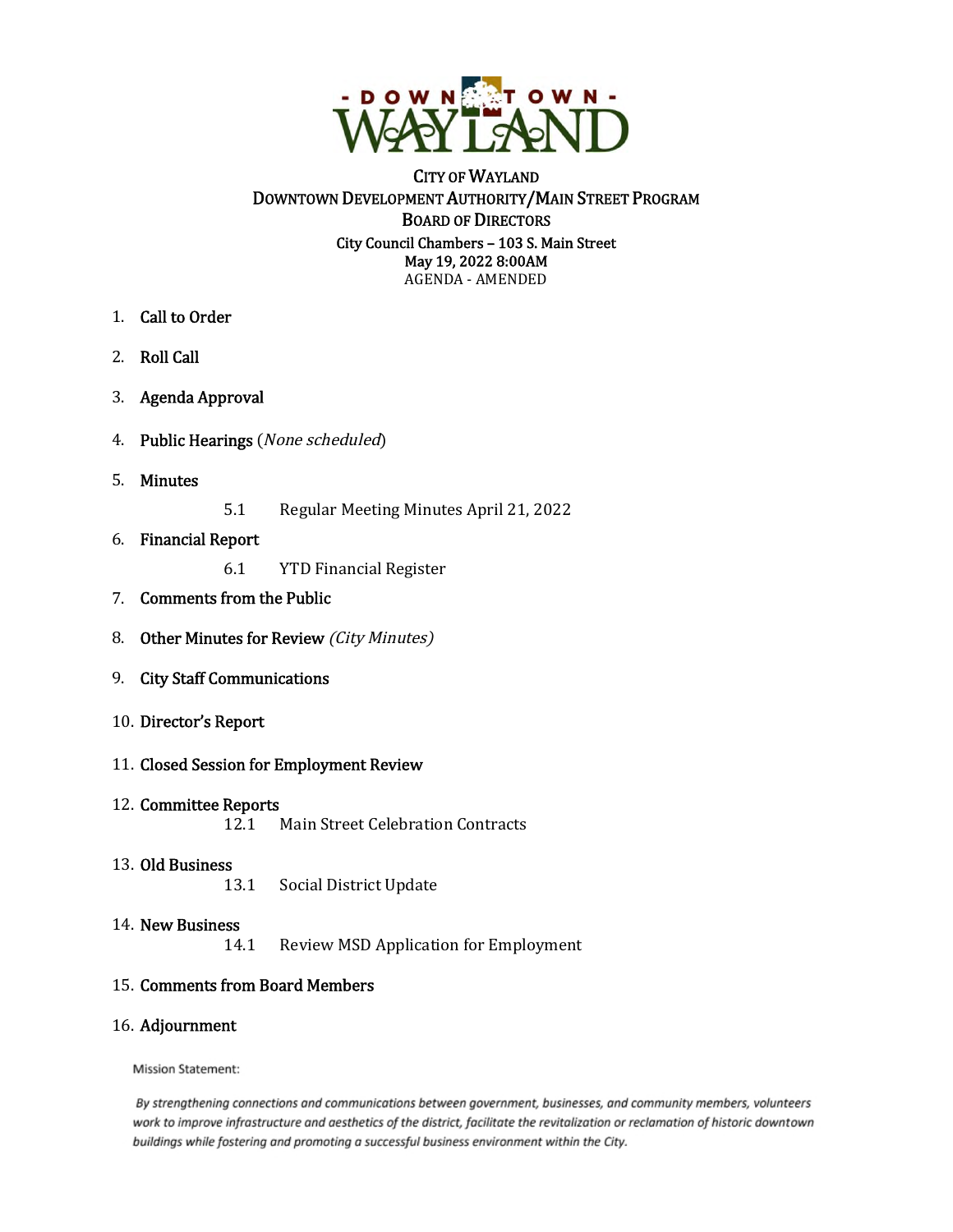

# **CITY OF WAYLAND DOWNTOWN DEVELOPMENT AUTHORITY/MAIN STREET PROGRAM BOARD OF DIRECTORS City Council Chambers – 103 S. Main Street April 21, 2022 8AM**

## **MINUTES**

Chair Robin Beckwith called the meeting to order at 8:03 am.

## **Roll Call**

Members Present: Chair Robin Beckwith, Josh Otto, River Knoll, and Brad Engelberg and Anthony Winters

Others Present: City Manager Josh Eggleston.

A **motion** was made by River Knoll to excuse Mayor Tim Bala at today's meeting, **seconded** by Josh Otto: **motion approved unanimously.**

Excused Members: Mayor Tim Bala

**`** 

## **Agenda Approval**

A **motion** was made by River Knoll to approve today's Agenda, **seconded** by Anthony Winter: **motion approved unanimously.** 

### **Approval of Routine Business Items**

A **motion** was made by Josh Otto to approve the February 17, 2022 and March 9, 2022 DDA board meeting minutes and the YTD Financial Report, including the FY 2022-2023 Proposed Budget, **seconded** by River Knoll: **motion approved unanimously.**

## **Public Hearings / Comments from the Public** *(None)*

## **Swearing in Ceremony**

City Clerk LeeAnn Clausen swore in Brad Vanderson, and Justin Osbon as a DDA board member

**City Staff Communications** Josh Eggleston is submitting the final documentation to close the grant for the Wildflower Grace store front with the help of City council and documentation of the Fry grant needs to be finalized with help of chair Robin Beckwith.

## **Director's Report**

TAG Grant –Chaired by Lisa Gulch totaling \$1250.00 to start the Junior Main Street Program geared towards Historic Preservation.

Legacy Grant – \$3500.00 for the Downtown Mural chair by Kelle Tobolic to be completed by November 2022.

Optimize Main Street Grant –\$12,500 to be split between 5 businesses for technical improvements/ equipment (closes April 29th).

Upcoming Dates – 5/10/22: Downtown Business Owners Meeting 9:30-11am at Millwright Training Center, with guest speaker Chief Ramsey

5/26/22 DDA training 101 9:30-11am

June- Oct- Farmer Market (kick off either June 4th or 11th)

Tuesdays Noon-6pm, and Saturday 9am-2pm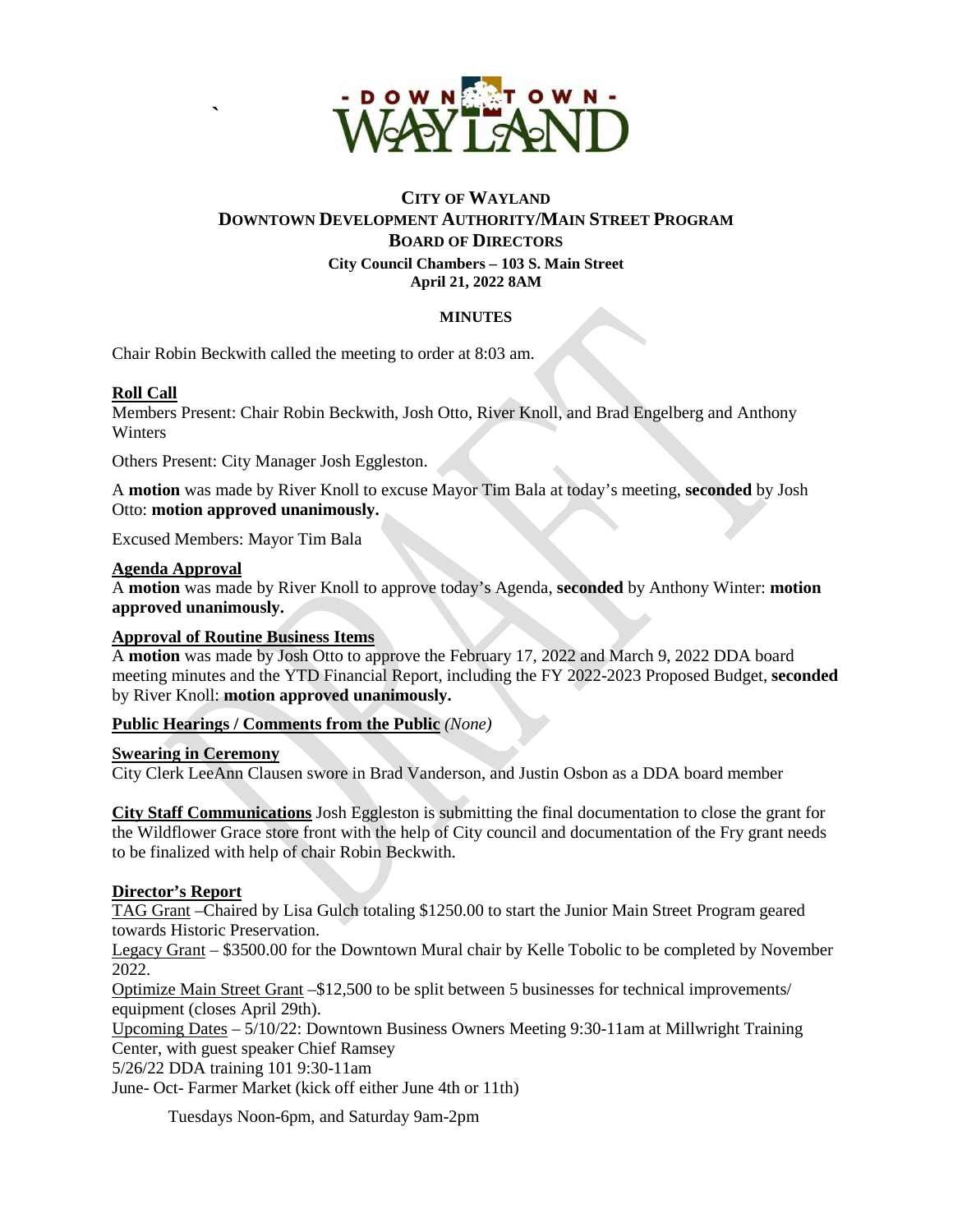Presentations 6/11, 7/9, 8/13, 9/10, and 10/8 7/16/22: Main Street Summer Celebration

Light up the Town unveiling August 6th, 13th, 20th and 27th: Movies after Dark

October: Ladies on Main

November 12th and December 10th: Harvest and Holiday Market

November 19th: Small Business Saturday

December 2nd 5-9pm Art Hop

December 10th or 13th Holiday Christmas Breakfast

## **Committee Reports**

Promotion/Organization – Main Street Summer Celebration.

Design – Mural Project

Economic Vitality – Light up the Alley project.

## **Old Business** *-*

-Social District approved by city Council, finishing paperwork to submit to the MLCC

*-*Board Members- 8 members currently, looking into term limits

*-* Main Street Director- Position is still open, and getting posted to indeed and LinkedIn

## **New Business**

Tonya Lyons resignation Approval of 2022 Work Plans Nominate and Elect Chair– Robin Beckwith

Nominate and Elect Vice-Chair- Josh Otto

Nominate and Elect Treasurer/Secretary- River Knoll A **motion** was made by Justin Osbon to approve officer positions, **seconded** by Josh Otto: **motion approved unanimously.** 

**Comments from Board Members** Chair Robin Beckwith Welcome Brad and Justin to the board!

## **Adjournment**

Being there was no further business Chair Robin Beckwith declared the meeting adjourned at 9:08 am.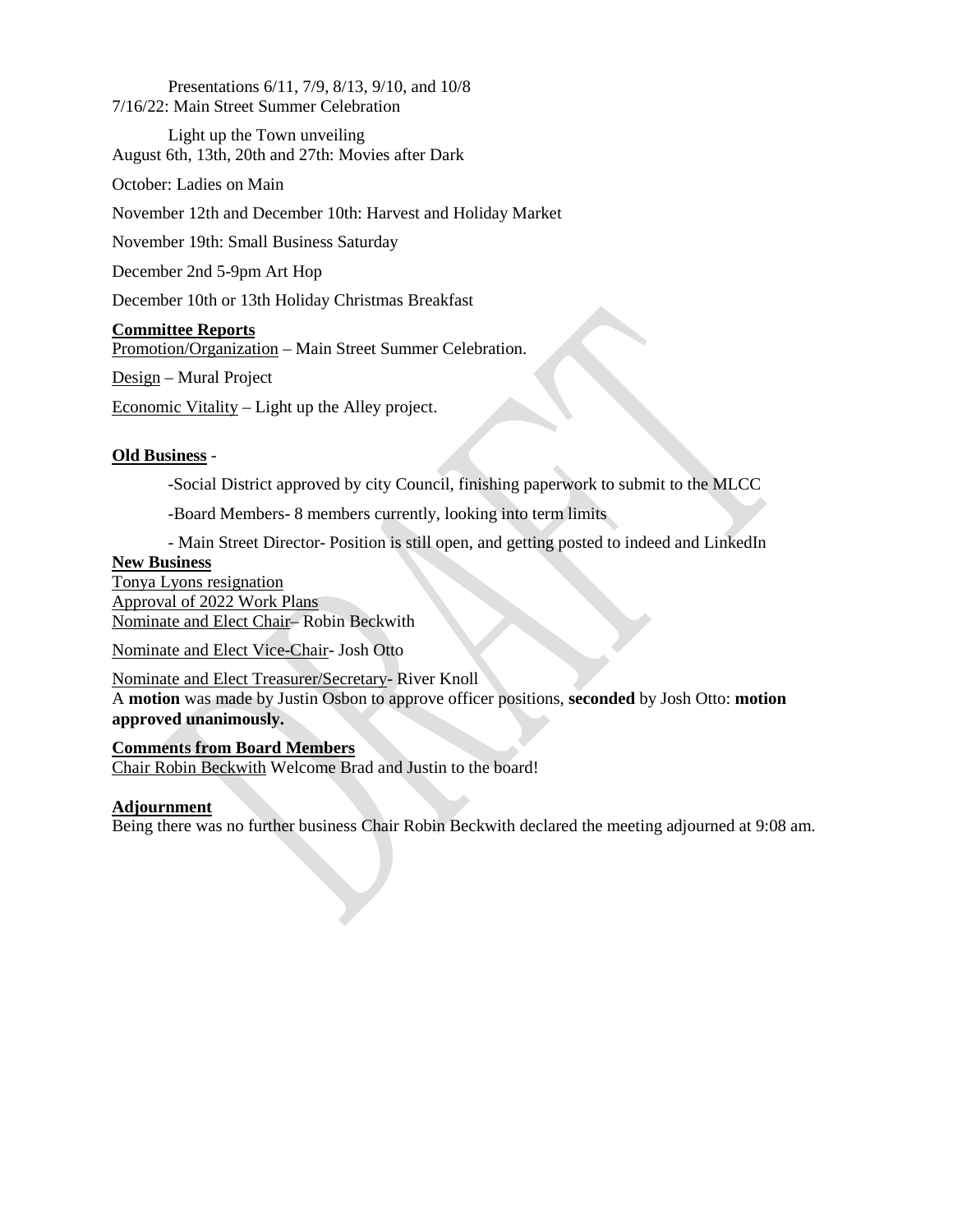| 05/16/2022                         | REVENUE AND EXPENDITURE REPORT FOR CITY OF WAYLAND |                    |               |                |                    |                      |        |
|------------------------------------|----------------------------------------------------|--------------------|---------------|----------------|--------------------|----------------------|--------|
|                                    | PERIOD ENDING 5/16/2022                            |                    |               |                |                    |                      |        |
|                                    | % Fiscal Year Completed: 91.78                     |                    |               |                |                    |                      |        |
|                                    |                                                    |                    |               |                |                    |                      |        |
|                                    |                                                    |                    | 2021-22       |                | <b>YTD BALANCE</b> | AVAILABLE            |        |
|                                    |                                                    | <b>END BALANCE</b> | ORIGINAL      | 2021-22        | 05/31/2022         | <b>BALANCE</b>       | % BDGT |
|                                    |                                                    | 06/30/2021         |               |                |                    |                      |        |
| <b>GL NUMBER</b>                   | <b>DESCRIPTION</b>                                 | DR(CR)             | <b>BUDGET</b> | AMENDED BUDGET | NORM (ABNORM)      | <b>NORM (ABNORM)</b> | USED   |
|                                    |                                                    |                    |               |                |                    |                      |        |
| Fund 298 - DDA                     |                                                    |                    |               |                |                    |                      |        |
|                                    |                                                    |                    |               |                |                    |                      |        |
| Revenues                           |                                                    |                    |               |                |                    |                      |        |
| Dept 000                           |                                                    |                    |               |                |                    |                      |        |
| 298-000-407-000                    | <b>CITY TAX</b>                                    | (234,070.18)       | 235,810.00    | 235,810.00     | 235,974.79         | (164.79)             | 100.07 |
| 298-000-409-000                    | <b>LIBRARY TAX</b>                                 | (19,390.66)        | 19,575.00     | 19,575.00      | 19,548.39          | 26.61                | 99.86  |
| 298-000-411-000                    | <b>COUNTY TAX</b>                                  | (89, 187.15)       | 90,050.00     | 90,050.00      | 91,094.63          | (1,044.63)           | 101.16 |
| 298-000-665-000                    | <b>INVESTMENT INTEREST</b>                         | (636.51)           | 200.00        | 200.00         | 537.08             | (337.08)             | 268.54 |
| 298-000-673-000                    | ANNUAL SPONSORS                                    | 0.00               | 0.00          | 0.00           | 9,250.00           | (9,250.00)           | 100.00 |
| 298-000-673-006                    | <b>REVENUE - DESIGN</b>                            | (350.00)           | 0.00          | 0.00           | 3,500.00           | (3,500.00)           | 100.00 |
| 298-000-673-007                    | REVENUE - ECON VITALITY                            | 0.00               | 0.00          | 0.00           | 1,250.00           | (1,250.00)           | 100.00 |
| 298-000-673-009                    | <b>REVENUE - PROMOTION</b>                         | 0.00               | 5,000.00      | 5,000.00       | 3,130.41           | 1,869.59             | 62.61  |
| 298-000-695-000                    | <b>MISC REVENUE</b>                                | (260.00)           | 0.00          | 0.00           | 23.00              | (23.00)              | 100.00 |
| Total Dept 000                     |                                                    | (343,894.50)       | 350,635.00    | 350,635.00     | 364,308.30         | (13, 673.30)         | 103.90 |
|                                    |                                                    |                    |               |                |                    |                      |        |
| <b>TOTAL REVENUES</b>              |                                                    | (343, 894.50)      | 350,635.00    | 350,635.00     | 364,308.30         | (13, 673.30)         | 103.90 |
|                                    |                                                    |                    |               |                |                    |                      |        |
|                                    |                                                    |                    |               |                |                    |                      |        |
| Expenditures                       |                                                    |                    |               |                |                    |                      |        |
| Dept 000                           |                                                    |                    |               |                |                    |                      |        |
| 298-000-704-001                    | MERS-ER                                            | 0.00               | 0.00          | 0.00           | 273.77             | (273.77)             | 100.00 |
| Total Dept 000                     |                                                    | 0.00               | 0.00          | 0.00           | 273.77             | (273.77)             | 100.00 |
|                                    |                                                    |                    |               |                |                    |                      |        |
| Dept 881 - OPERATION & MAINTENANCE |                                                    |                    |               |                |                    |                      |        |
| 298-881-702-000                    | SALARIES                                           | 42,231.03          | 46,000.00     | 46,000.00      | 34,167.09          | 11,832.91            | 74.28  |
| 298-881-703-000                    | <b>BENEFITS</b>                                    | 9,162.57           | 9,700.00      | 9,700.00       | 6,984.35           | 2,715.65             | 72.00  |
| 298-881-705-000                    | <b>PAYROLL TAXES</b>                               | 4,283.36           | 6,500.00      | 6,500.00       | 3,432.37           | 3,067.63             | 52.81  |
| 298-881-718-000                    | <b>WORKERS COMPENSATION</b>                        | 0.00               | 1,200.00      | 1,200.00       | 0.00               | 1,200.00             | 0.00   |
| 298-881-719-000                    | UNEMPLOYMENT                                       | 5.70               | 150.00        | 150.00         | 0.00               | 150.00               | 0.00   |
| 298-881-726-000                    | <b>OPERATING SUPPLIES</b>                          | 2,053.18           | 3,500.00      | 3,500.00       | 563.56             | 2,936.44             | 16.10  |
| 298-881-775-000                    | <b>BUILDING RENT</b>                               | 275.00             | 0.00          | 0.00           | 0.00               | 0.00                 | 0.00   |
| 298-881-802-000                    | PROFESSIONAL FEES-ENGINEERING                      | 0.00               | 500.00        | 500.00         | 0.00               | 500.00               | 0.00   |
| 298-881-806-000                    | PROFESSIONAL FEES - LEGAL                          | 232.00             | 0.00          | 0.00           | 0.00               | 0.00                 | 0.00   |
| 298-881-808-000                    | PROFESSIONAL FEES - AUDIT                          | 0.00               | 1,500.00      | 1,500.00       | 1,500.00           | 0.00                 | 100.00 |
| 298-881-816-000                    | ADMINISTRATIVE STAFF REIMBURSEMENT                 | 7,331.00           | 7,331.00      | 7,331.00       | 0.00               | 7,331.00             | 0.00   |
| 298-881-817-000                    | <b>DPW SERVICES</b>                                | 15,086.74          | 25,000.00     | 25,000.00      | 15,255.66          | 9,744.34             | 61.02  |
| 298-881-818-000                    | <b>CONTRACTURAL SERVICES</b>                       | 8,579.59           | 15,000.00     | 15,000.00      | 5,985.91           | 9,014.09             | 39.91  |
| 298-881-850-000                    | <b>COMMUNICATIONS</b>                              | 739.22             | 900.00        | 900.00         | 436.95             | 463.05               | 48.55  |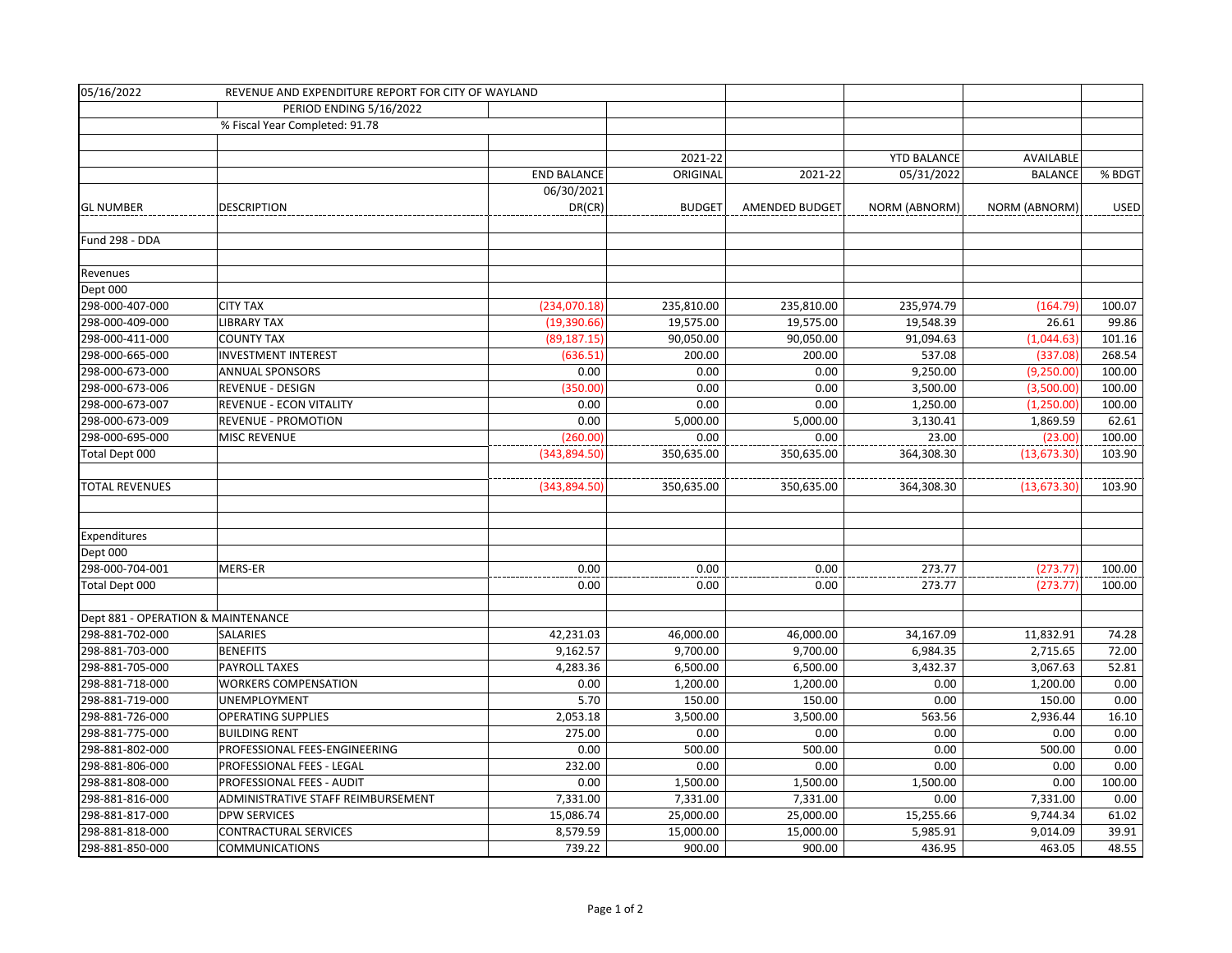| 05/16/2022                               | REVENUE AND EXPENDITURE REPORT FOR CITY OF WAYLAND |                    |               |                |                    |                      |             |
|------------------------------------------|----------------------------------------------------|--------------------|---------------|----------------|--------------------|----------------------|-------------|
|                                          | PERIOD ENDING 5/16/2022                            |                    |               |                |                    |                      |             |
|                                          | % Fiscal Year Completed: 91.78                     |                    |               |                |                    |                      |             |
|                                          |                                                    |                    |               |                |                    |                      |             |
|                                          |                                                    |                    | 2021-22       |                | <b>YTD BALANCE</b> | AVAILABLE            |             |
|                                          |                                                    | <b>END BALANCE</b> | ORIGINAL      | 2021-22        | 05/31/2022         | <b>BALANCE</b>       | % BDGT      |
|                                          |                                                    | 06/30/2021         |               |                |                    |                      |             |
| <b>GL NUMBER</b>                         | <b>DESCRIPTION</b>                                 | DR(CR)             | <b>BUDGET</b> | AMENDED BUDGET | NORM (ABNORM)      | <b>NORM (ABNORM)</b> | <b>USED</b> |
| 298-881-860-000                          | <b>TRAVEL</b>                                      | 0.00               | 2,000.00      | 2,000.00       | 0.00               | 2,000.00             | 0.00        |
| 298-881-861-000                          | <b>EDUCATION &amp; TRAINING</b>                    | 290.76             | 1,000.00      | 1,000.00       | 0.00               | 1,000.00             | 0.00        |
| 298-881-862-001                          | ORGANIZATION COMMITTEE                             | 0.00               | 3,000.00      | 3,000.00       | 1,290.40           | 1,709.60             | 43.01       |
| 298-881-862-002                          | <b>DESIGN COMMITTEE</b>                            | 4,097.01           | 3,000.00      | 3,000.00       | 221.86             | 2,778.14             | 7.40        |
| 298-881-862-003                          | ECONOMIC RESTRUCTURING COMMITTEE                   | 100.00             | 3,000.00      | 3,000.00       | 100.13             | 2,899.87             | 3.34        |
| 298-881-862-004                          | PROMOTION COMMITTEE                                | (224.01)           | 15,000.00     | 15,000.00      | 12,157.81          | 2,842.19             | 81.05       |
| 298-881-900-000                          | PRINTING & PUBLISHING                              | 0.00               | 200.00        | 200.00         | 0.00               | 200.00               | 0.00        |
| 298-881-901-000                          | ADVERTISING/PROMOTION                              | 695.00             | 1,200.00      | 1,200.00       | 695.00             | 505.00               | 57.92       |
| 298-881-938-000                          | POSTAGE & POSTAGE METER RENTAL                     | 0.00               | 100.00        | 100.00         | 0.00               | 100.00               | 0.00        |
| 298-881-940-000                          | <b>EQUIPMENT RENTAL (VEHICLE)</b>                  | 10,674.03          | 18,000.00     | 18,000.00      | 9,282.93           | 8,717.07             | 51.57       |
| 298-881-956-000                          | <b>MISCELLANEOUS</b>                               | 5.00               | 200.00        | 200.00         | 25.64              | 174.36               | 12.82       |
| 298-881-958-000                          | <b>MEMBERSHIPS &amp; DUES</b>                      | 375.00             | 1,300.00      | 1,300.00       | 375.00             | 925.00               | 28.85       |
| 298-881-960-000                          | <b>OFFICE EQUIPMENT</b>                            | 2,523.68           | 3,500.00      | 3,500.00       | 862.49             | 2,637.51             | 24.64       |
| Total Dept 881 - OPERATION & MAINTENANCE |                                                    | 108,515.86         | 168,781.00    | 168,781.00     | 93,337.15          | 75,443.85            | 55.30       |
|                                          |                                                    |                    |               |                |                    |                      |             |
| Dept 905 - DEBT SERVICE                  |                                                    |                    |               |                |                    |                      |             |
| 298-905-992-000                          | 08 CAPITAL IMP BOND PRIN                           | 61,924.77          | 63,900.00     | 63,900.00      | 71,600.50          | (7,700.50)           | 112.05      |
| 298-905-992-001                          | 08 CAPITAL IMP BOND INT                            | 18,123.20          | 18,178.00     | 18,178.00      | 16,237.99          | 1,940.01             | 89.33       |
| 298-905-992-002                          | UB DREAMRIDE LOAN                                  | 47,476.99          | 48,600.00     | 48,600.00      | 48,426.75          | 173.25               | 99.64       |
| 298-905-992-003                          | <b>DREAMRIDE INTEREST</b>                          | 8,647.15           | 7,600.00      | 7,600.00       | 7,697.39           | (97.39)              | 101.28      |
| Total Dept 905 - DEBT SERVICE            |                                                    | 136,172.11         | 138,278.00    | 138,278.00     | 143,962.63         | (5,684.63)           | 104.11      |
|                                          |                                                    |                    |               |                |                    |                      |             |
| <b>TOTAL EXPENDITURES</b>                |                                                    | 244,687.97         | 307,059.00    | 307,059.00     | 237,573.55         | 69,485.45            | 77.37       |
|                                          |                                                    |                    |               |                |                    |                      |             |
| Fund 298 - DDA:                          |                                                    |                    |               |                |                    |                      |             |
| <b>TOTAL REVENUES</b>                    |                                                    | 343,894.50         | 350,635.00    | 350,635.00     | 364,308.30         | (13, 673.30)         | 103.90      |
| <b>TOTAL EXPENDITURES</b>                |                                                    | 244,687.97         | 307,059.00    | 307,059.00     | 237,573.55         | 69,485.45            | 77.37       |
| NET OF REVENUES & EXPENDITURES           |                                                    | 99,206.53          | 43,576.00     | 43,576.00      | 126,734.75         | (83, 158.75)         | 290.84      |
| <b>BEG. FUND BALANCE</b>                 |                                                    | 131,258.10         | 230,464.63    | 230,464.63     | 230,464.63         |                      |             |
| <b>END FUND BALANCE</b>                  |                                                    | 230,464.63         | 274,040.63    | 274,040.63     | 357,199.38         |                      |             |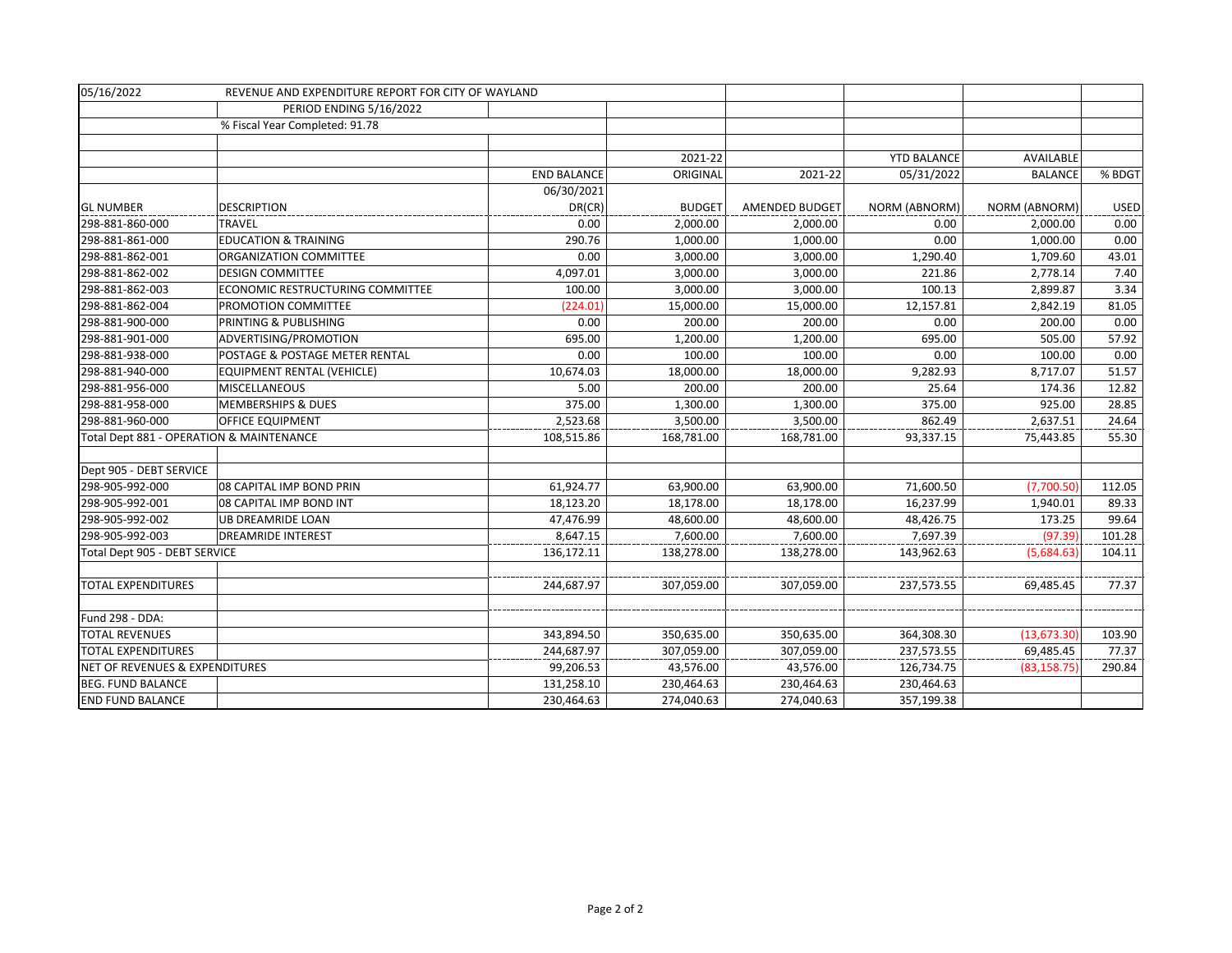| ٧      |
|--------|
| 1      |
| i<br>F |
| Į2     |
| Æ      |

#### .Wiser Productions 651 W. Centre Ave. #201 <sup>2</sup>ortage, Ml 49024 g269.329.0486 Fax: 269-329-7115 http://wiserproductions.com curt@wiserproductions.com

## **ARTIST ENGAGEMENT CONTRACT**

STATE OF MICHIGAN

License I.D. 001632

 $4/15/2022$  , between the undersigned purchaser of music herein This contract for the personal services of musicians for the engagement described below called "Purchaser", and the undersigned musicians, herein called "Artist".

| 1) Name, address and place of engagement: Stage located at the corner of Main St & Superior in Wayland. |  |  |  |  |  |  |  |
|---------------------------------------------------------------------------------------------------------|--|--|--|--|--|--|--|
|---------------------------------------------------------------------------------------------------------|--|--|--|--|--|--|--|

| II – Name, address and place of engagement: | Stage located at the corner of Main St $\&$ Superior in Wayland.                                                                                        |            |
|---------------------------------------------|---------------------------------------------------------------------------------------------------------------------------------------------------------|------------|
| $2)$ Date(s):                               | Payment                                                                                                                                                 | Contract # |
| July 16, 2022<br>$\hat{\phantom{a}}$        | \$500.00                                                                                                                                                | 18597      |
|                                             | 3) In consideration for the services provided by the musicians, the "Purchaser" agrees to compensate "Artist" with the agreed upon aforementioned wages |            |
| 4) Starting and finishing time:             | Load-in:                                                                                                                                                |            |
| $12:30$ p.m. $-2:30$ p.m.                   | $11:00$ a.m.                                                                                                                                            |            |
|                                             |                                                                                                                                                         |            |

5) Type of engagement (Specify whether dance, reception, stage show or night club): Festival - MI

C) "Purchaser" will make payments as foliows: \$500.00 Upon completion of engagement.

- 7) The "Artist" or musicians are nut responsible for any damages incurred by the "Purchaser" in the event that the musicians are unable to perform because of sickness, weather conditions, accidents cnroute to the specitied engagement, riot, Acts of God or any other reasonable events that may detain said muscians.
- 8) In the event that the "Purchaser" breaches any terms of this agreement, the full amount of this contract is immediately due and payable.
- 9) "Purchaser" hereby releases Curtis Wiser Productions, inc., from any liability or claim of injury or damages, which may be made by any person, fur any reason whatsoever, and which claim or claims arise from the terms of or performances under this agreement.
- 10) "Purchaser" shall at all times have complete supervision, direction and control over the "Artist(s)" on the engagement and expressly reserves the right to control the manner, means and details of the performance of services by the "Artist" as well as the ends to be accomplished.
- 11) "Purchaser" shall assume all iiability and responsibility in the attraction complying with all ordinances and regulations of the municipaiity and/or county in which the attraction is presented.
- 12) "Purchaser" in signing this contract himself/herself, or having same signed by his representative, acknowledges his/her authority to do so and hereby assumes liability for the amount stated herein.
- 13) "Artist" acknowledges she/he is not an employee of the agency, but is utilizing the service and facilities of the agency for the purpose of procuring employment.
- 14) if the event the date is changed or cancelled due to a government mandated emergency, 100% of this deposit is transferrable to the replacement date. Wiser Productions will not issue refunds on the deposit. There is no time limit upon when your replacement date occurs. The balance is not due for cancellations due to government restrictions.
- 15) CANCELLATION of the engagement by the client for any reason other than that outlined in item 14, shall forfeit the deposit. Canceliation within 90 days of the engagement date shall also require payment of the balance due, unless the Artist is able to find a comparable replacement booking on the same date or the Purchaser rebooks the Artist on an available date within 30 days of the cancelled date. Payment of the balance is not required if the Client cancels because of a verifiable severe iilness or death in the immediate family.
- 16) The parties hereto acknowledge and agree that the written terms of this contract comprise the entire agreement between the parties, and that no party has relied upon promises or representations not contained herein.
- 17) If "Artist(s)" are rebooked into this or any establishment owned or controlled by the "Purchaser" within the period of twenty-four months from the completion of this engagement, the "Artist" shall be liable for payment of commission to Wiser Productions, Inc. at the rate due or paid for previous engagements.
- 18) Special Provisions;

Make check payable: Tracy Evans Purchaser provides sound and lights. Check to be provided by the "City of Wayland." Wayland Summer Celebration. Band to play 70s music

 $S<sub>h</sub>$ *E*nature of

**Bruce Evans** 

Print or Type "Artist's" Name

Signature of "Artist" Work: (616) 738-1272 CeM/Home: (616) 633-7149 Telephone Numbers of the "Artists"

Decades

 $\mathcal{L}$ 

Email: riverlynn85@gmail.com Work: (616)494-3200 Cell/Home:

Contact Information o1 the "Purchaser"

River KnoU CityofWayland 117 S. Main St, Suite 7 Wayland, MI 49348-

By: Curtis Wiser Productions, Inc.

Agent For;

Signature of Booking Agent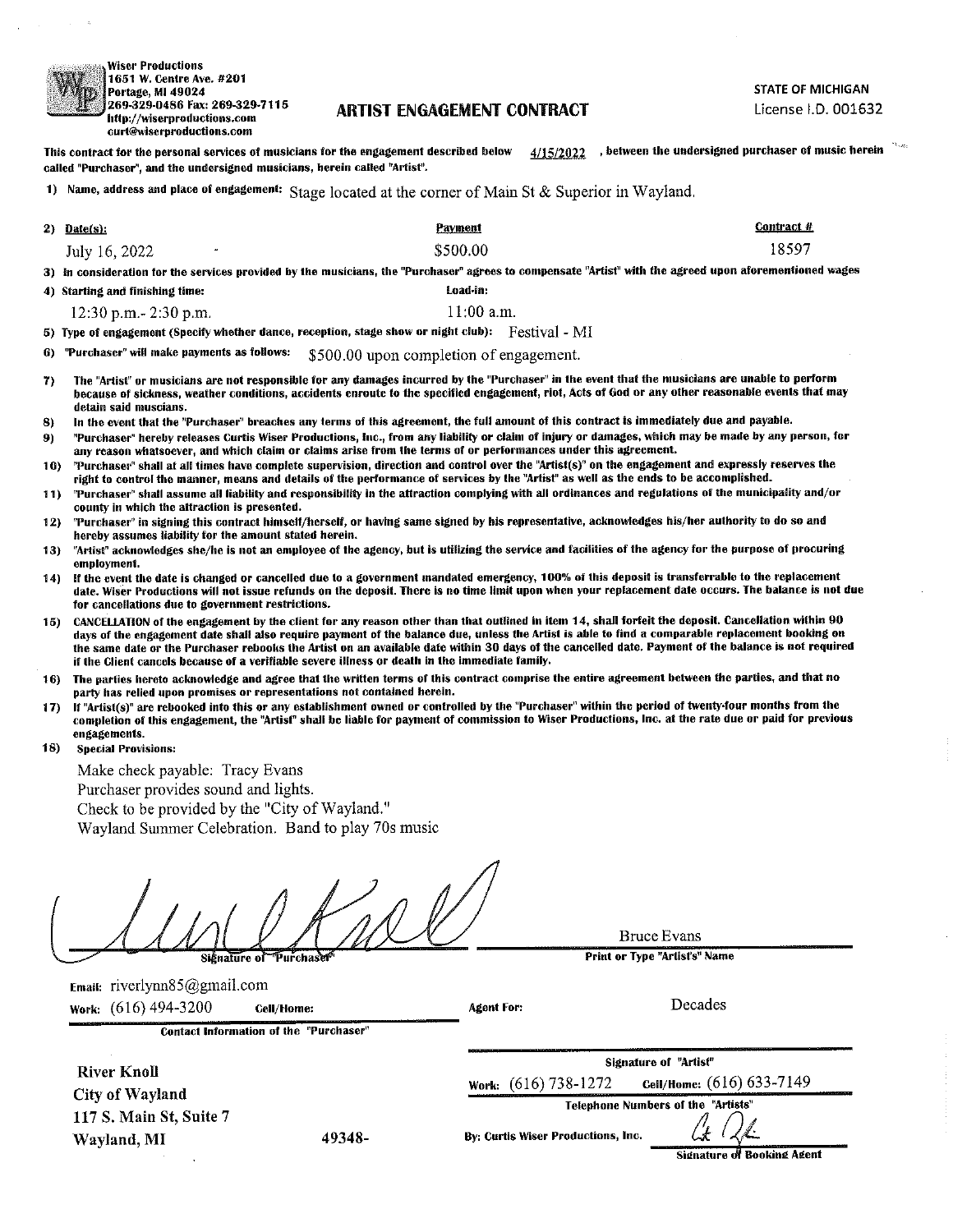

Main Street Celebration

This entertainment contract with  $\beta$ MI( $\beta$  U)U( $\gamma$  ) (herein referred to as "band") as described below is made this  $\frac{1}{2}$ /  $\frac{20}{2}$ /  $\frac{20}{20}$  between the undersigned Wayland Main Street Program, Coordinator of entertainment, and the undersigned band.

## l. Location:

Downtown Wayland -105 East Superior, Wayland, Michigan 49348

2. Name of Band:<br>  $Df/Mf(s)$ 

- 3. Date/Time of Performance: July l6t}), 2022 Time:  $\sqrt{2/30}$  p.m. to  $2/30$  p.m.
- 4. Description: Main Street Celebration (Rain or Shine, Unless Lighting)
- 5. Compensation Agreed Upon:

 $\frac{1}{2}$   $\mathcal{O}$  Payable the day of the concert. Your check will be handed to you, or your representative, the day of the performance by a member of the Wayland Main Street DDA Board of Directors.

- 6. Sound Systems Check: Wayland Main Street supplies a sound system and has ample lighting and power connections for additional equipment. A sound check conducted by technicians of the sound system and the band can be mutually arranged between the  $8am - 9:3$  oam on the day of the event. Bands need to arrive no later than one hour prior to performance on the day of the concert.
- 7. Commencement: This agreement commences as of the date signed by a representative of the band and the Wayland Main Street Entertainment Coordinator. The contract shall continue as long as the band is entitled to any outstanding monies from the venue.

\*Chairs can be provided if requested no later than seven (7) days prior to the event date.

River KnoU Wayland MSC Entertainment Coordinator

Representative of Band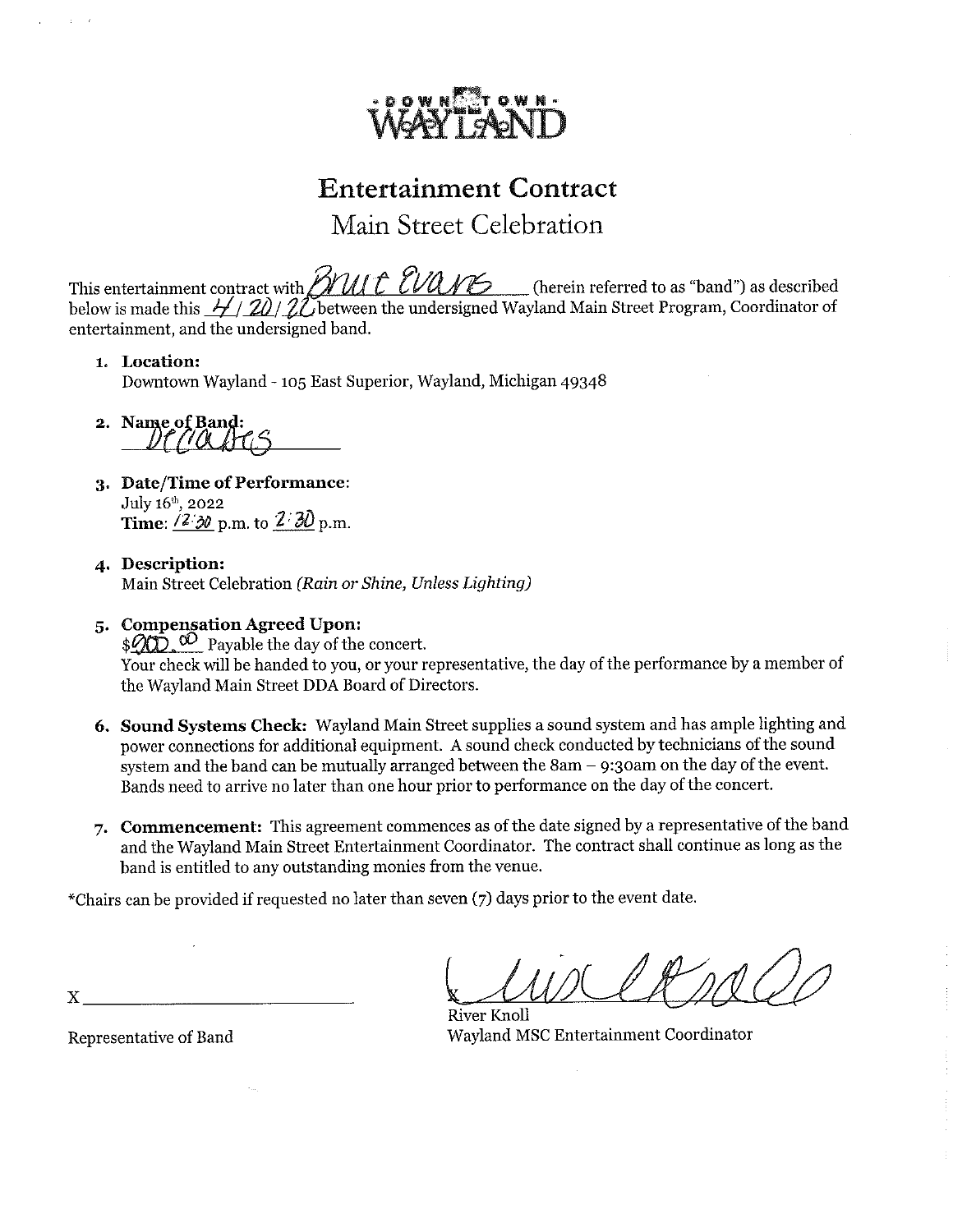

.Wiser Productions E1651 W. Centre Ave. #201 Portage, MI 49024 1269-329.0486 Fax: 269.329-7115 http://wiserproductions.com curt@wiserproductiuns.coin

### **ARTIST ENGAGEMENT CONTRACT**

STATE OF MICHIGAN License I.D. 001632

4/15/2022 , between the undersigned purchaser of music herein This contract for the personal services of musicians for the engagement described below called "Purchaser", and the undersigned musicians, herein called "Artist".

|                                           | 1) Name, address and place of engagement: Stage located at the corner of Main St & Superior in Wayland.                                                 |            |
|-------------------------------------------|---------------------------------------------------------------------------------------------------------------------------------------------------------|------------|
| 2) Date(s):                               | Payment                                                                                                                                                 | Contract # |
| July 16, 2022<br>$\overline{\phantom{0}}$ | \$700.00                                                                                                                                                | 18588      |
|                                           | 3) In consideration for the services provided by the musicians, the "Purchaser" agrees to compensate "Artist" with the agreed upon aforementioned wages |            |

- 
- 4) Starting and finishing time: Load-in:

 $3:00 \text{ p.m.} - 5:00 \text{ p.m.}$  1:30 p.m.

5) Type of engagement (Specify whether dance, reception, stage show or night club): Festival - MI

- 6) "Purchaser" will make payments as follows: \$700.00 Upon completion of engagement,
- 7) The "Artist" or musicians are not responsible for any damages incurred by the "Purchaser" in the event thai the musicians are unable to perform because of sickness, weather conditions, accidents enroute to the specified engagement, riot, Acts of God or any other reasonable events that may detain said muscians,
- 8) In the event that the "Purchaser" breaches any terms of this agreement, the full amount of this contract is immediately due and payable.
- 9) "Purchaser" hereby releases Curtis Wiser Productions, Enc., from any liability or claim of injury or damages, which may be made by any person, for any reason whatsoever, and which daim or claims arise from the terms of or performances under this agreement.
- 10) "Purchaser" shall at all times have complete supervision, direction and control over the "Artist(s)" on the engagement and expressly reserves the right to control the manner, means and details of the performance of services by the "Artist" as well as the ends to be accomplished.
- 11) "Purchaser" shall assume ail liability and responsibilily in the attraction complying with all ordinances and regulations of the municipality and/or county in which the attraction is presented.
- 12) "Purchaser" in signing this contract himself/herself, or having same signed by his representative, acknowledges his/her authority to do so and hereby assumes liability for the amount stated herein.
- 13) "Artist" acknowledges she/he is not an employee of the agency, but is utilizing the service and facilities of the agency for the purpose of procuring employment.
- 14) If the event the date is changed or cancelled due to a government mandated emergency, 100% of this deposit is transterrable to the replacement date. Wiser Productions will not issue refunds on the deposit. There is no time limit upon when your replacement date occurs. The balance is not due for cancellations due to government restrictions.
- 15) CANCELLATION of the engagement by the client for any reason other than that outlined in item 14, shall forfeit the deposit. Cancellation within 90 days of the engagement date shall also require payment of the balance due, unless the Artist is able to find a comparable replacement booking on the same date or the Purchaser reboohs the Artist on an available date within 30 days of the cancelled date. Payment of the balance is not required if the Client cancels because of a verifiable severe illness or death in the immediate famiiy.
- 16) The parties hereto acknowledge and agree that the written terms of this contract comprise the entire agreement behveen the parties, and that no party has relied upon promises or representations not contained herein,
- 17) If "Artist(s)" are rebooked into this or any establishment owned or controlled by the "Purchaser" within the period of Iwenty-four months from the completion of this engagement, the "Artist" shall be liable for payment of commission to Wiser Productions, Inc. at the rate due or paid for previous engagements.
- 18) Special Provisions:

MAKE CHECK PAYABLE: TYPO Purchaser provides sound and lights. Check to be provided by the "City of Wayland." Wayland Summer Celebration. Artist to play 80s music!

Signature of Purchaser

Jeff Greene

Print or Type "Artist's" Name

Signature of "Artist"

Typo

Email: riverlynn85@gmail.com Work: (616)494-3200 Cell/Home:

Contact Information of the "Purchaser"

**River Knoll** CityofWayIand 117 S. Main St, Suite 7 Wayland, MI 49348-

By: Curtis Wiser Productions, Inc.

Agent Fur:

Work:

Telephone Numbers of the "Artists" Signature of Booking Agent

Cell/Home: (269)209-4013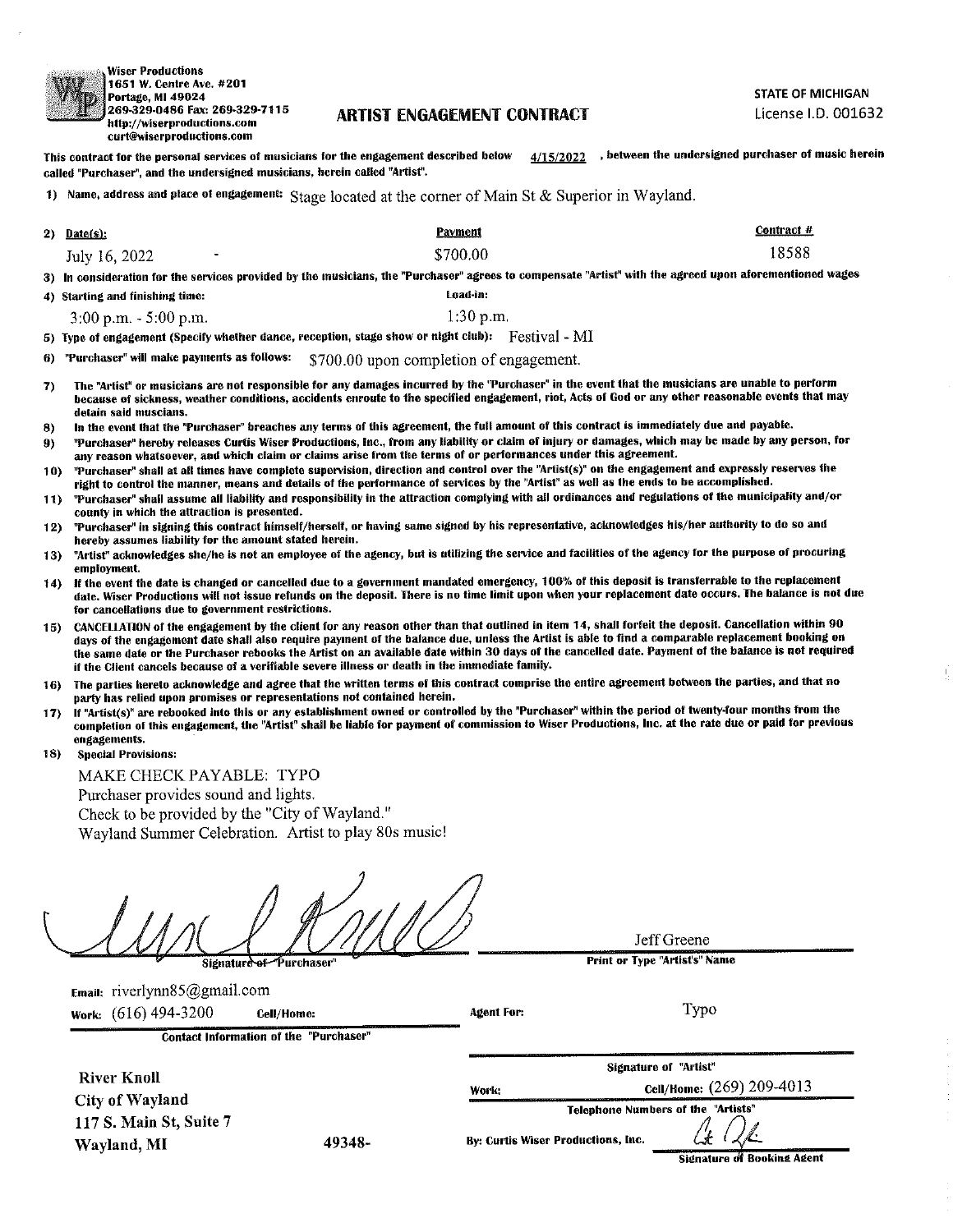

Main Street Celebration

This entertainment contract,with  $\mathcal{U}/\mathcal{U}/\mathcal{V}$  (herein referred to as "band") as described below is made this  $\frac{1}{2}$  /  $\frac{20}{\sqrt{2}}$  between the undersigned Wayland Main Street Program, Coordinator of entertainment, and the undersigned band.

## i. Location:

Downtown Wayland -105 East Superior, Wayland, Michigan 49348

2. Name of Band

- 3. Date/Time of Performance :  $\rm{July}$  16<sup>th</sup>, 2Q22 Time:  $\mathcal{D}_{\text{p.m.}}$  to  $\mathcal{D}_{\text{p.m.}}$
- 4. Description: Main Street Celebration (Rain or Shine, Unless Lighting)

# 5. Compensation Agreed Upon:

 $\partial \mathcal{D}$  Payable the day of the concert. Your check will be handed to you, or your representative, the day of the performance by a member of the Wayland Main Street DDA Board of Directors.

- 6. Sound Systems Check: Wayland Main Street supplies a sound system and has ample lighting and power connections for additional equipment. A sound check conducted by technicians of the sound system and the band can be mutually arranged between the  $8am - 9:30am$  on the day of the event. Bands need to arrive no later than one hour prior to performance on the day of the concert.
- 7. Commencement: This agreement commences as of the date signed by a representative of the band and the Wayland Main Street Entertainment Coordinator. The contract shall continue as long as the band is entitled to any outstanding monies from the venue.

^Chairs can be provided if requested no later than seven (7) days prior to the event date.

er Knoll Wayland MSC Entertainment Coordinator

Representative of Band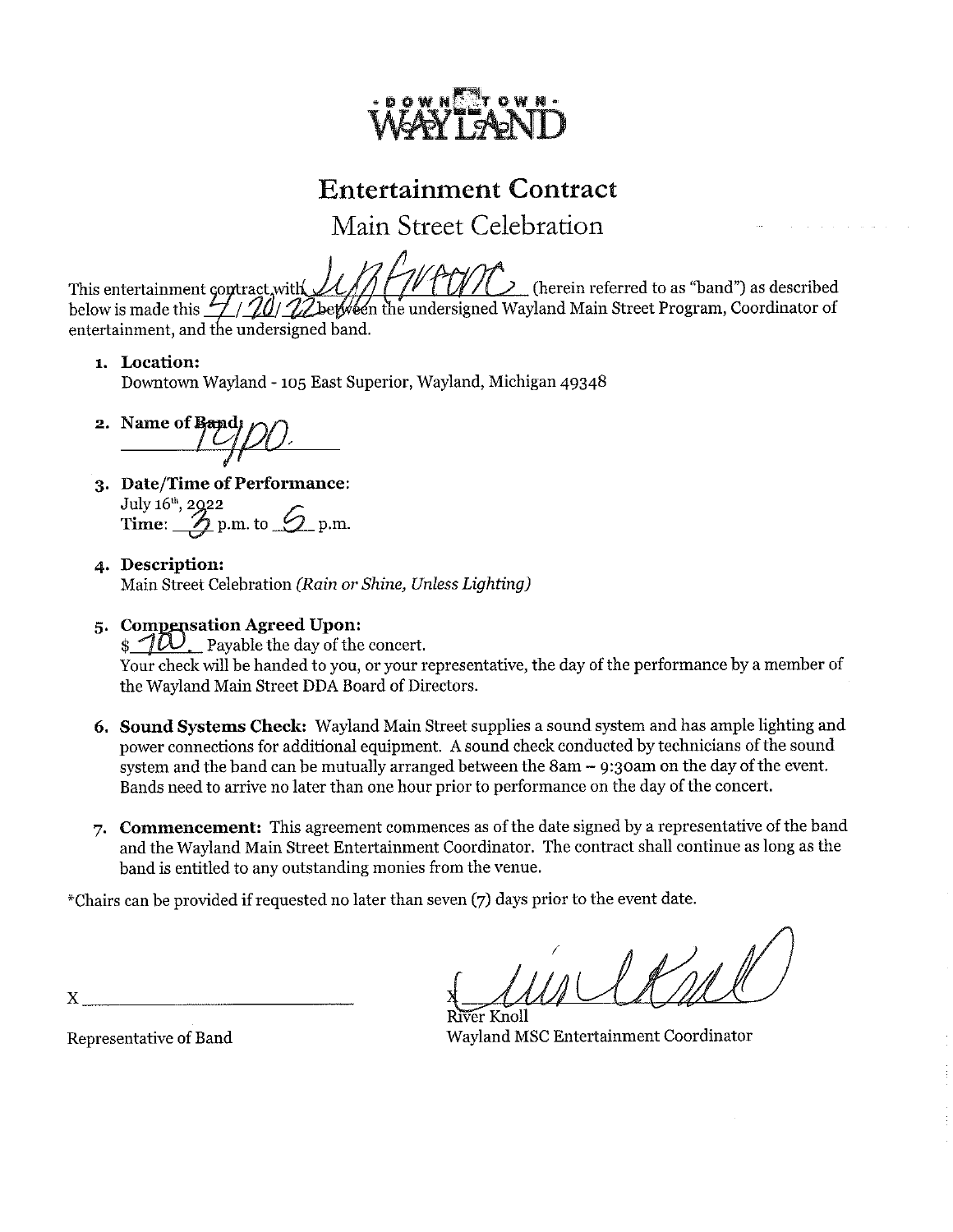.Wiser Productions 11651 W. Centre Ave. #201 Portage, MI 49024 1269-329-0486 Fax: 269-329.7115 http://wiserproductions.com curt@wiserproductions.com

### ARTIST FNGAGFMENT CONTRACT

STATE OF MICHIGAN License I.D. 001632

4/14/2022 , between the undersigned purchaser of music herein This contract for the personal services of musicians for the engagement described below called "Purchaser", and the undersigned musicians, herein called "Artist".

1) Name, address and place of engagement: Stage located at the corner of Main St & Superior in Wayland.

|               |        | - |                |                                                                                                            |
|---------------|--------|---|----------------|------------------------------------------------------------------------------------------------------------|
| 2) Date(s):   |        |   | <b>Payment</b> | Contract #                                                                                                 |
| July 16, 2022 | $\sim$ |   | \$800.00       | 18587                                                                                                      |
|               |        |   |                | the contract of the contract of the contract of the contract of the contract of<br>the company's company's |

upon aforementioned wages 3) In consideratiun for the services provided by the inusicians, the "Purchaser" agrees to compensate "Artist" with the agreed

4) Starting and finishing time: Load-in;

5:30 p.m.  $-7:30$  p.m.  $4:00$  p.m.

5) Type of engagement (Specify whether dance, reception, stage show or night club): Festival - MI

6) "Purchaser" mil make payments as follows: \$§00.00 Upon completion of engagement.

- 7) The "Artist" or musicians are not responsible for any damages incurred by the "Purchaser" in the event that the musicians are unable to perform because of sickness, weather conditions, accidents enroute to the specified engagement, riot, Acts of God or any other reasonable events that may detain said muscians.
- 8) In the event that the "Purchaser" breaches any terms of this agreement, the full amount of this contract is immediately due and payable.
- 9) "Purchaser" hereby releases Curtis Wiser Productions, Inc., from any liability or claim of injury or damages, which may be made by any person, for any reason whatsoever, and which claim or claims arise from the terms of or performances under this agreement.
- 10) "Purchaser" shall at all times have complete supervision, direction and control over the "Artisf(s)" on the engagement and expressly reserves the right to control the manner, means and details of the performance of services by the "Artist" as well as the ends to be accomplished.
- 11) "Purchaser" shall assume all liability and responsibility in the attraction complying with all ordinances and regulations of the municipalify and/or county in which the attraction is presented.
- 12) "Purchaser" in signing this contract himself/herself, or having same signed by his representative, acknowledges his/her authority to do so and hereby assumes liability for the amount stated herein.
- 13) "Artist" acknowledges she/he is not an employee ot the agency, but is utilizing the service and facilities of the agency for the purpose of procuring employment,
- 14) If the event the date is changed or cancelled due to a government mandated emergency, 100% of this deposit is translerrable to the replacement date. Wiser Productions will not issue refunds on the deposit. There is no time limit upon when your replacement date occurs. The balance is not due for cancellations due to government restrictions.
- 15) CANCELLATION of the engagement by the client for any reason other than that outlined in item 14, shall forfeit the deposit. Cancellation within 90 days of the engagement date shall also require payment of the balance due, unless the Artist is able to find a comparable replacement booking on the same date or the Purchaser rebooks the Artist on an avaifabie date within 30 days of the cancelled date. Payment of the balance is not required if the Client cancels because of a verifiable severe illness or death in the inmtediate family.
- 16) The parties hereto acknowledge and agree that the written terms of this contract comprise the entire agreement between the parties, and that no party has relied upon promises or representations not contained herein.
- 17) If "Artist(s)" are rebuohed into this or any establishment owned or controlled by the "Purchaser" within the period of hventy-four months from the completion of this engagement, the "Artist" shall be liable for payment of commission to Wiser Productions, Inc. at the rate due or paid for previous engagements.
- 18) Special Provisions:

Make Checks Payable to: Mark Sala Purchaser provides sound and lights. Check to be provided by the "City of Wayland." Wayland Summer Celebration. Artist to play 90s music

Signature of "Purchaser"

Mark Sala

Print or Type "Artist's" Mame

Email: riverlynn85@gmail.com Work: (616) 494-3200 Cell/Home: Contact Information of the "Purchaser" River Knol! City of Wayland 117 S. Main St, Suite 7 Wayland, MI 49348-Agent For: Blue Jay Bridge Work: Signature of "Artist" CeH/Home; (616)589-1425 Telephone Numbers ot the "Artists" By: Curtis Wiser Productions, Inc. Signature of Booking Agent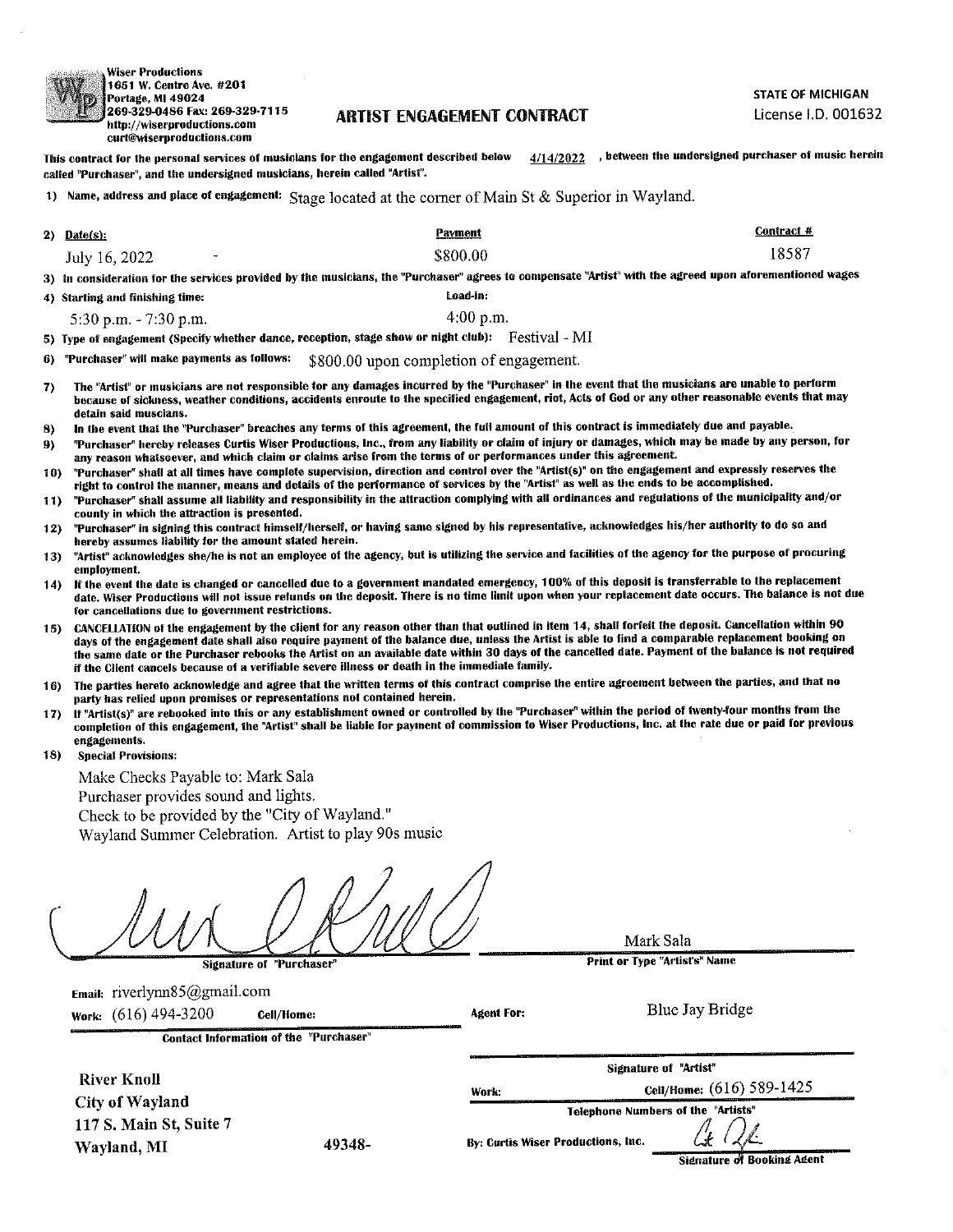

Main Street Celebration

This entertainment contract with  $\mathbb{Z}/\mathbb{Z}/\mathbb{Z} \cap \mathbb{Z}/\mathbb{Z}/\mathbb{Z}$  (herein referred to as "band") as described below is made this  $\mathcal{L}/\mathcal{L}/\mathcal{L}$  between the undersigned Wayland Main Street Program, Coordinator o entertainment, and the undersigned band.

# i. Location:

Downtown Wayland -105 East Superior, Wayland, Michigan 49348

2. Name of Band: a / Beldt-

- 3. Date/Time of Performance:  $\mathrm{July}$  16<sup>th</sup>, 2022 Time:  $\overbrace{{\mathscr{B}}{\mathscr{D}}}$  p.m. to  $\overbrace{{\mathscr{D}}{\mathscr{D}}}$ p.m.
- 4. Description: Main Street Celebration (Rain or Shine, Unless Lighting)
- 5. Compensation Agreed Upon:

 $\frac{1}{2}$   $\frac{1}{2}$  Payable the day of the concert. Your check wiU be handed to you, or your representative, the day of the performance by a member of the Wayland Main Street DDA Board of Directors.

- 6. Sound Systems Check: Wayland Main Street supplies a sound system and has ample lighting and power connections for additional equipment. A sound check conducted by technicians of the sound system and the band can be mutually arranged between the Sam - 9:3oam on the day of the event. Bands need to arrive no later than one hour prior to performance on the day of the concert.
- 7. Commencement: This agreement commences as of the date signed by a representative of the band and the Wayland Main Street Entertainment Coordinator. The contract shall continue as long as the band is entitled to any outstanding monies from the venue.

^Chairs can be provided if requested no later than seven (7) days prior to the event date.

River Knoll Wayland MSC Entertainment Coordinator

Representative of Band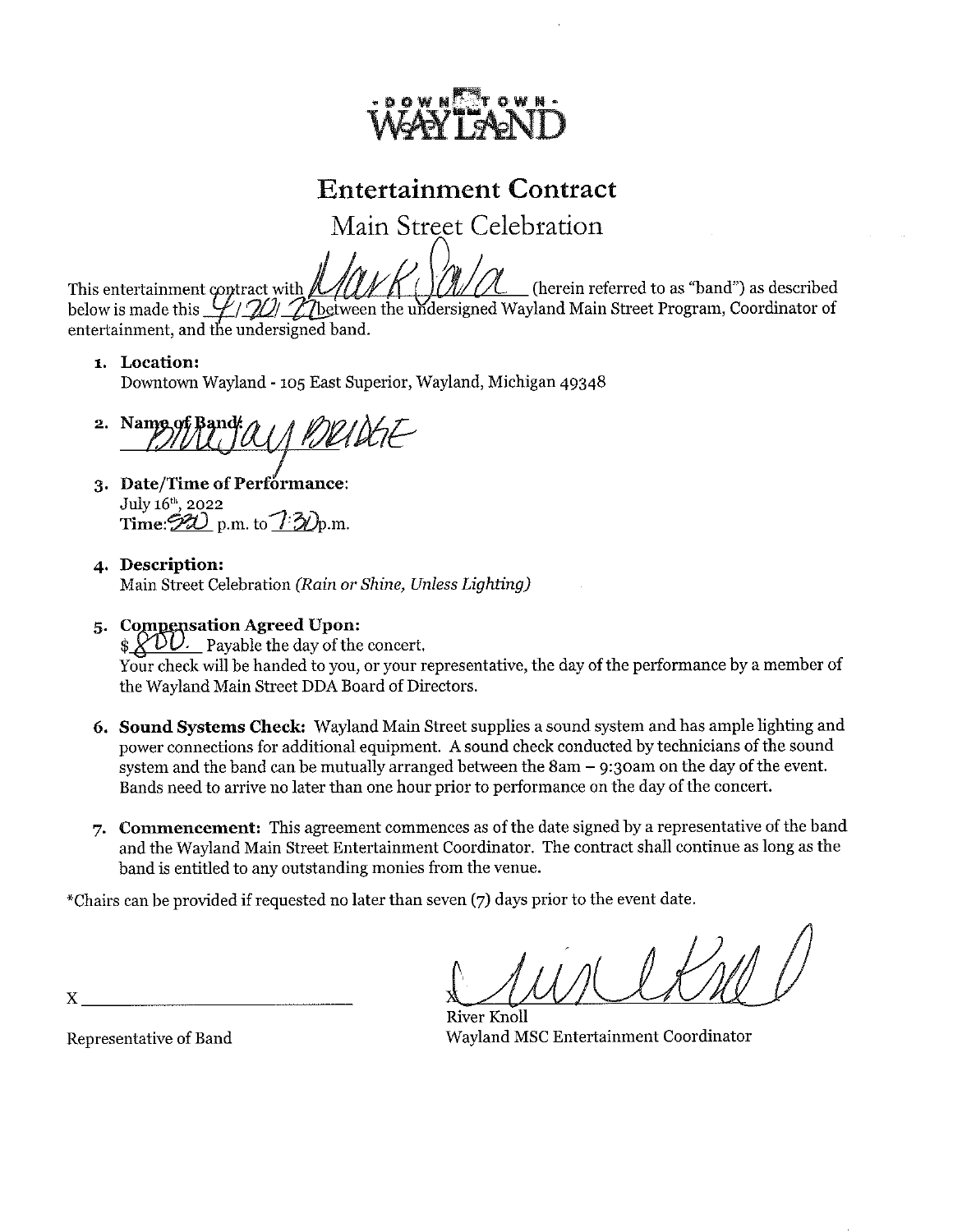

Wiser Productions !l651 W. Centre Ave. #201 Portage, MI 49024 i 269-329-0486 Fax: 269-329-7115 http://wiserproducfions.cum curt@wiserprodyctjons.com

### **ARTIST ENGAGEMENT CONTRACT**

STATE OF MICHIGAN License I.D. 001632

This contract for the personal services of musicians for the engagement described below called "Purchaser", and the undersigned musicians, herein called "Artist", 4/14/2022 > between the undersigned purchaser of music herein

1) Name, address and place of engagement:  $Stage$  located at the corner of Main St & Superior in Wayland.

| $2)$ Date(s): |           | Pavment    | Contract #                                                                                                                                              |
|---------------|-----------|------------|---------------------------------------------------------------------------------------------------------------------------------------------------------|
| July 16, 2022 | $\bullet$ | \$2.000.00 | 18586                                                                                                                                                   |
|               |           |            | 3) In consideration for the services provided by the musicians, the "Purchaser" agrees to compensate "Artist" with the agreed upon aforementioned wages |

4) Starting and finishing time; Load-in:

8:00 p.m. -10:00 p.m. 6:30 p.m.

5) Type of engagement (Specify whether dance, reception, stage show or night club): Festival - MI

6) "Purchaser" will make payments as follows: \$2,000.00 upon completion of engagement.

- 7) The "Artist" or musicians are not responsible for any damages incurred by the "Purchaser" in the event that the musicians are unable to perform because of sickness, weather conditions, accidents enroute to the specified engagement, riot, Acts of God or any other reasonable events that may detain said muscians.
- 8) In the event that the "Purchaser" breaches any terms of this agreement, the full amount of this contract is immediately due and payable.
- 9) "Purchaser" hereby releases Curtis Wiser Productions, Inc., from any liability or claim of injury or damages, which may be made by any person, for any reason whatsoever, and which claim or claims arise from the terms of or performances under this agreement.
- 10) "Purchaser" shall at all times have complete supervision, direction and control over the "Artist(s)" on the engagement and expressiy reserves the right to control the manner, means and detaiis of the performance at services by the "Artist" as well as the ends to be accomplished.
- 11) "Purchaser" shall assume all liability and responsibility in the attraction complying with all ordinances and regulations of the municipality and/or county in which the attraction is presented.
- 12) "Purchaser" in signing this contract himself/herselt, or having same signed by his representative, acltnowledges his/her authority to do so and hereby assumes liability far the amount stated herein.
- 13) "Artist" acknowledges she/he is not an employee of the agency, but is utiiizing the service and facilifies of the agency for the purpose of procuring employment,
- 14) If the event the date is changed or cancelled due to a government mandated emergency, 100% of this deposit is transferrable to the replacement date. Wiser Productions will not issue refunds on the deposit. There is no time limit upon when your replacement date occurs. The balance is not due for cancellations due to government restrictions.
- 15) CANCEliATiON of the engagement by the client for any reason other than that outlined in item 14, shall forfeit the deposit. Cancellation within 90 days of the engagement date shall also require payment of the balance due, unless the Artist is able to find a comparable replacement booking on the same date or the Purchaser rebooks the Artist on an available date within 30 days of the cancelled date. Payment of the balance is not required if the Client cancels because of a verifiable severe illness or death in the immediate family.
- 16) The parties hereto acknowledge and agree that the written terms of this contract comprise the entire agreement between the parties, and that no party has relied upon promises or representations not contained herein.
- 17) If "Artist(s)" are rebooked into this or any establishment owned or cuntroiled by the "Purchaser" within the period of fwenty-four months from the completion of this engagement, the "Artist" shall be liable for payment of commission to Wiser Productions, inc. at the rate due or paid for previous engagements.
- 18) Special Provisions;

Make Checks Payable To: Michael Mancini Purchaser provides sound and lights. Check to be provided by the "City of Wayland."

Wayland Summer Celebration. Artist to play music from 2000s

Signature of "Purchase

Michael Mancini

Print or Type "Artist's" Name

Signature of "Artist"

Telephone Numbers of the "Artists"

Twice the Action

Email: riveriynn85@gmail.com Work: (616)494-3200 CeM/Home:

Contact Information of the "Purchaser"

**River Knoll** City of Wayland 117 S. Main St, Suite 7 Wayland, MI 49348-

By; Curtis Wiser Productions, Inc.

**Agent For:** 

Work;

Signature of Booking Agent

Cell/Home: (630)788-1303